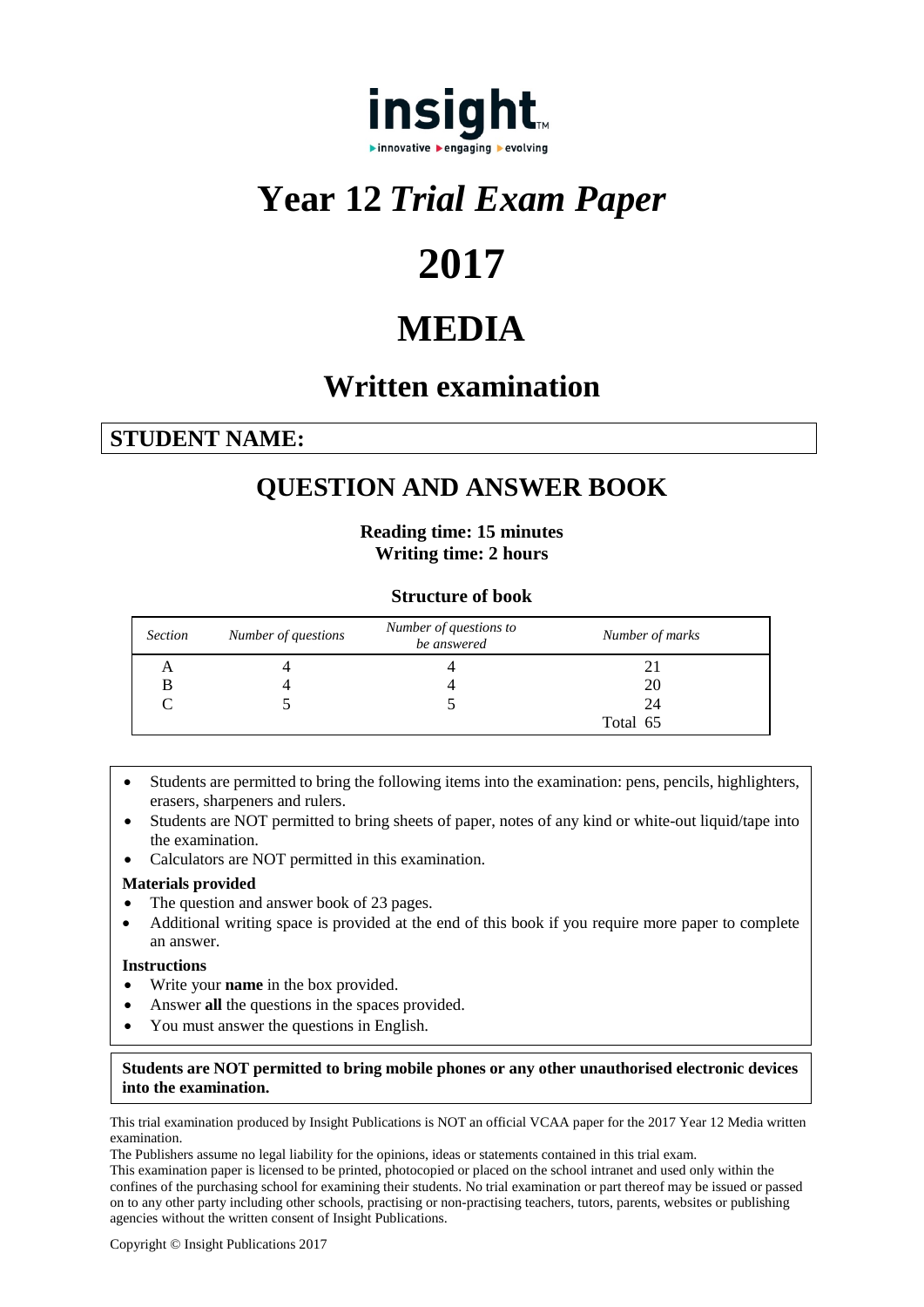**THIS PAGE IS BLANK**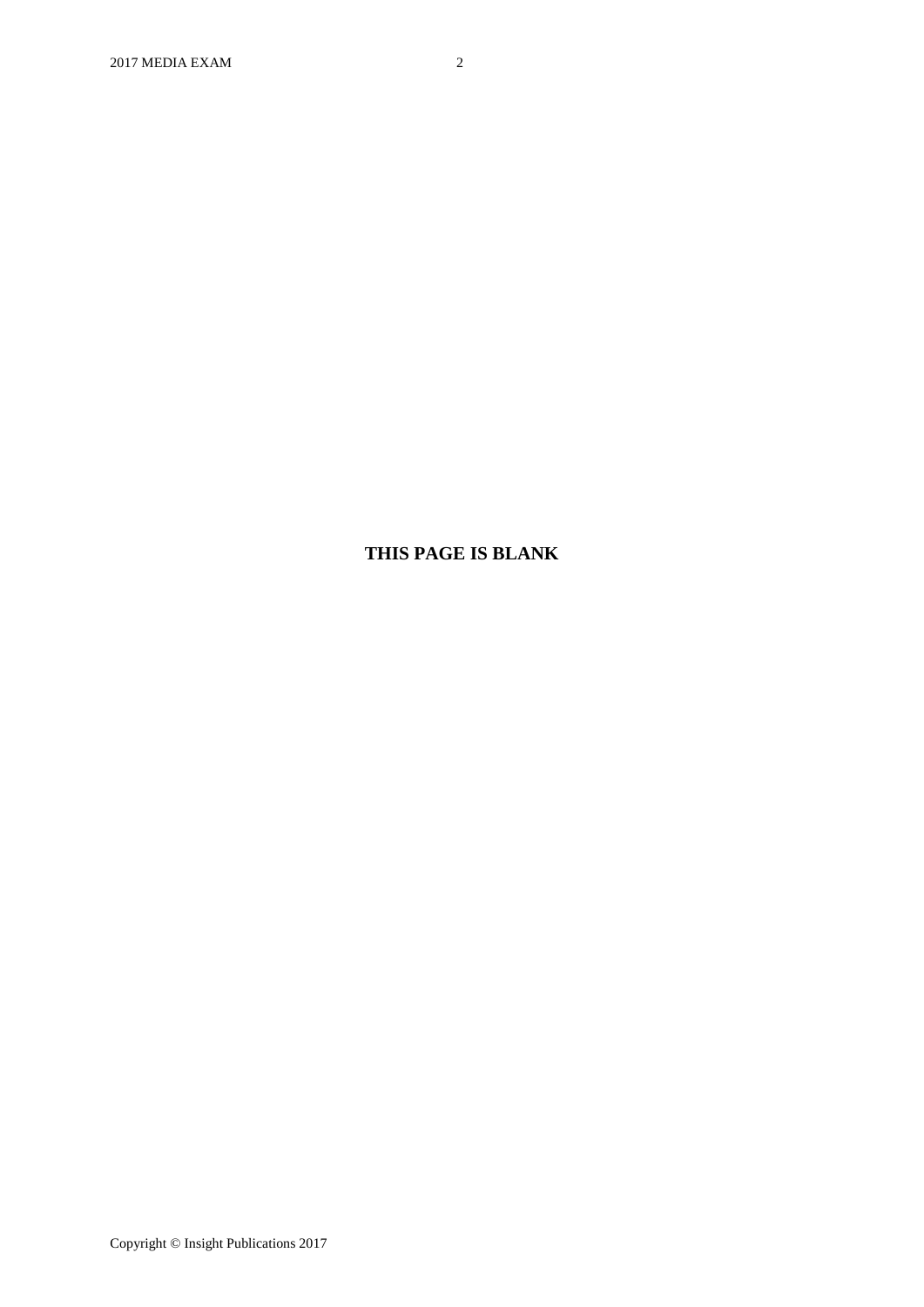# **SECTION A - Narrative**

# **Instructions for Section A**

Answer all questions in the spaces provided.

Name the texts that you studied for narrative this year.

## **Question 1** (4 marks)

 $a.$ Define the story element 'cause and effect'.

1 mark

Explain the function of cause and effect in one of the narrative texts that you studied  $\mathbf{b}$ . this year.

You must refer to one production element in your response.

3 marks

**SECTION A** – continued **TURN OVER**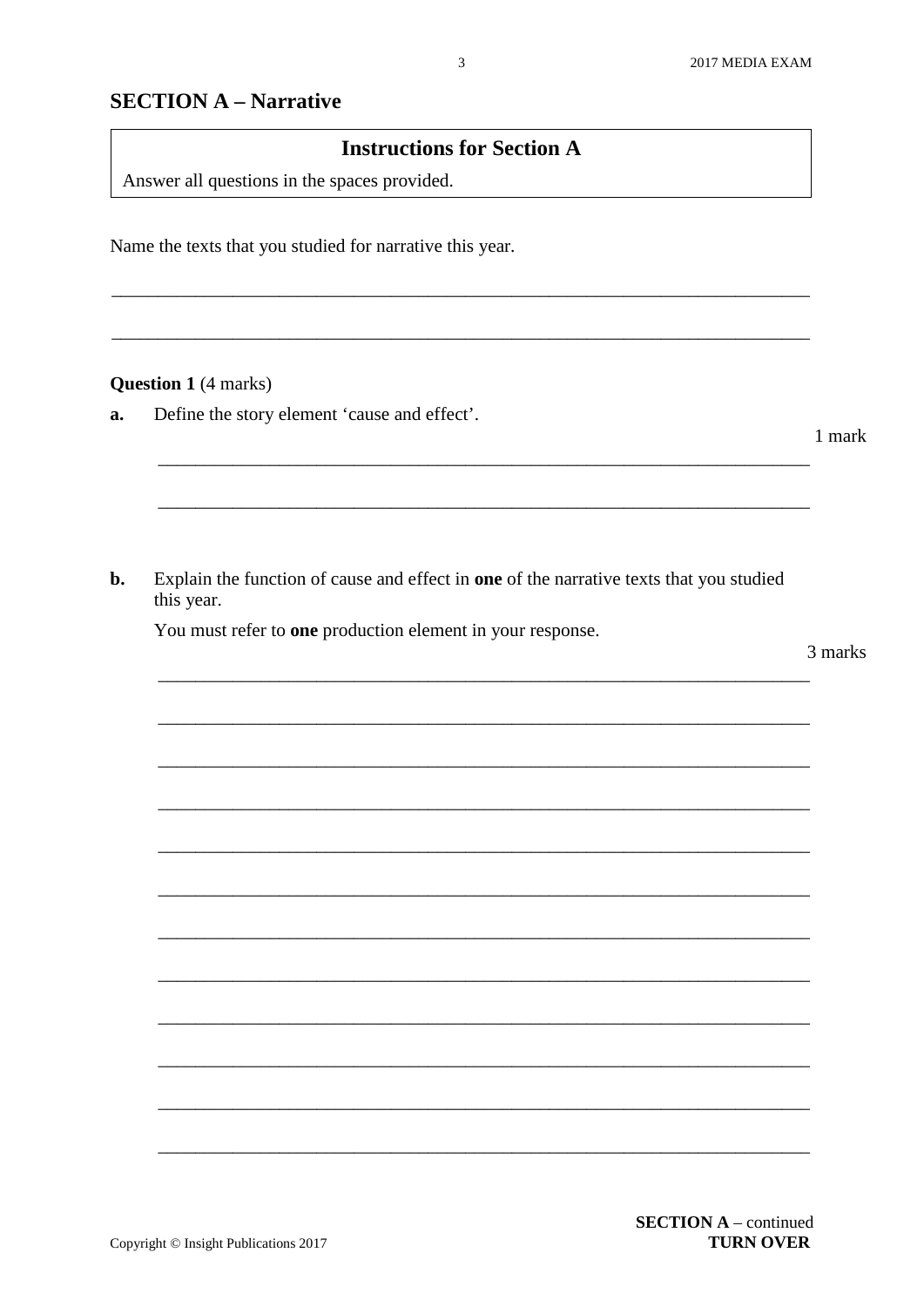#### **Question 2** (4 marks)

Analyse how a character has been established in the other narrative text that you studied this year with reference to two of the following elements:

- camera techniques
- · mise en scène
- the function of the setting
- point of view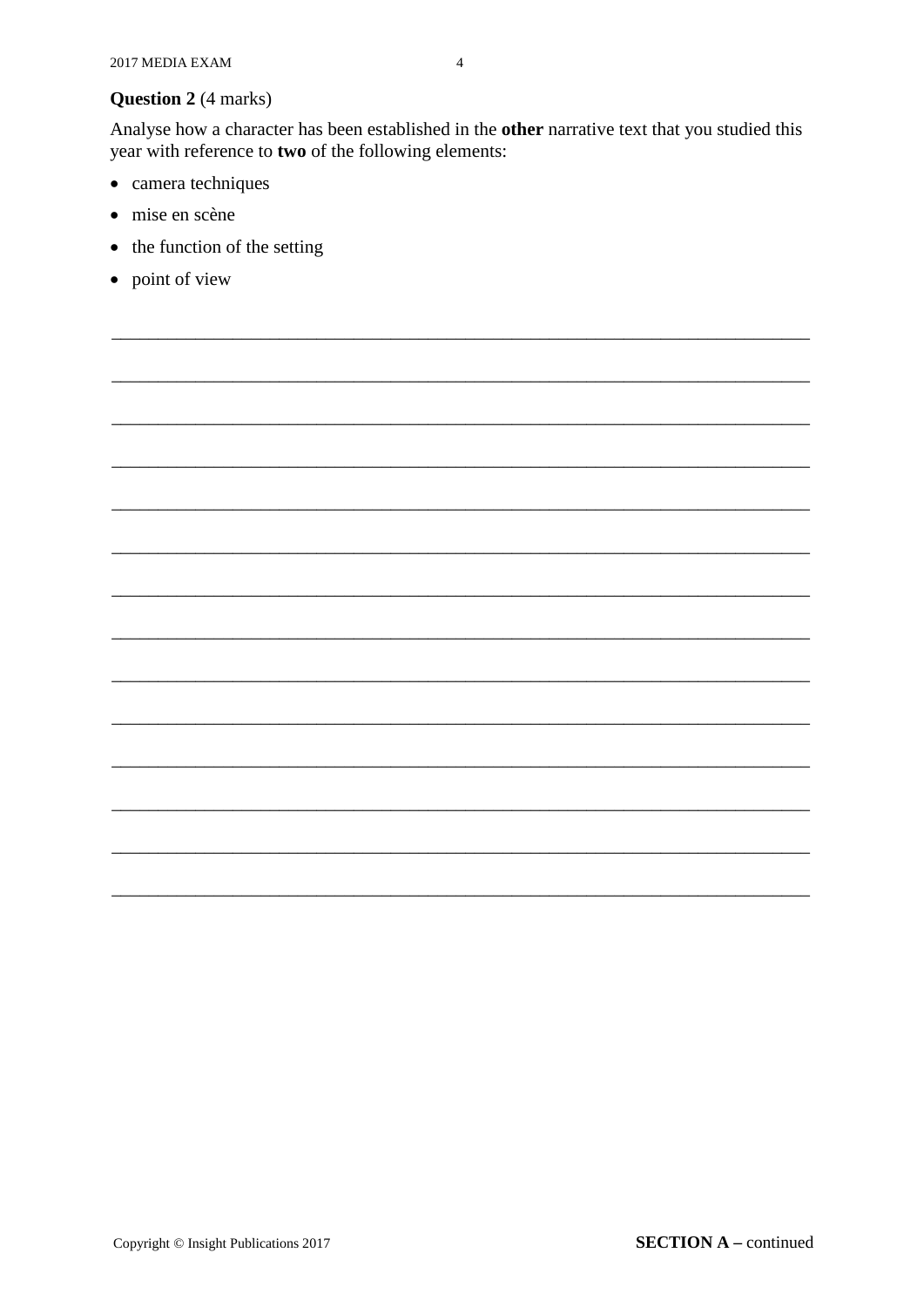#### **Question 3** (3 marks)

Explain how one story element combines with sound to communicate ideas in one narrative text that you studied this year.

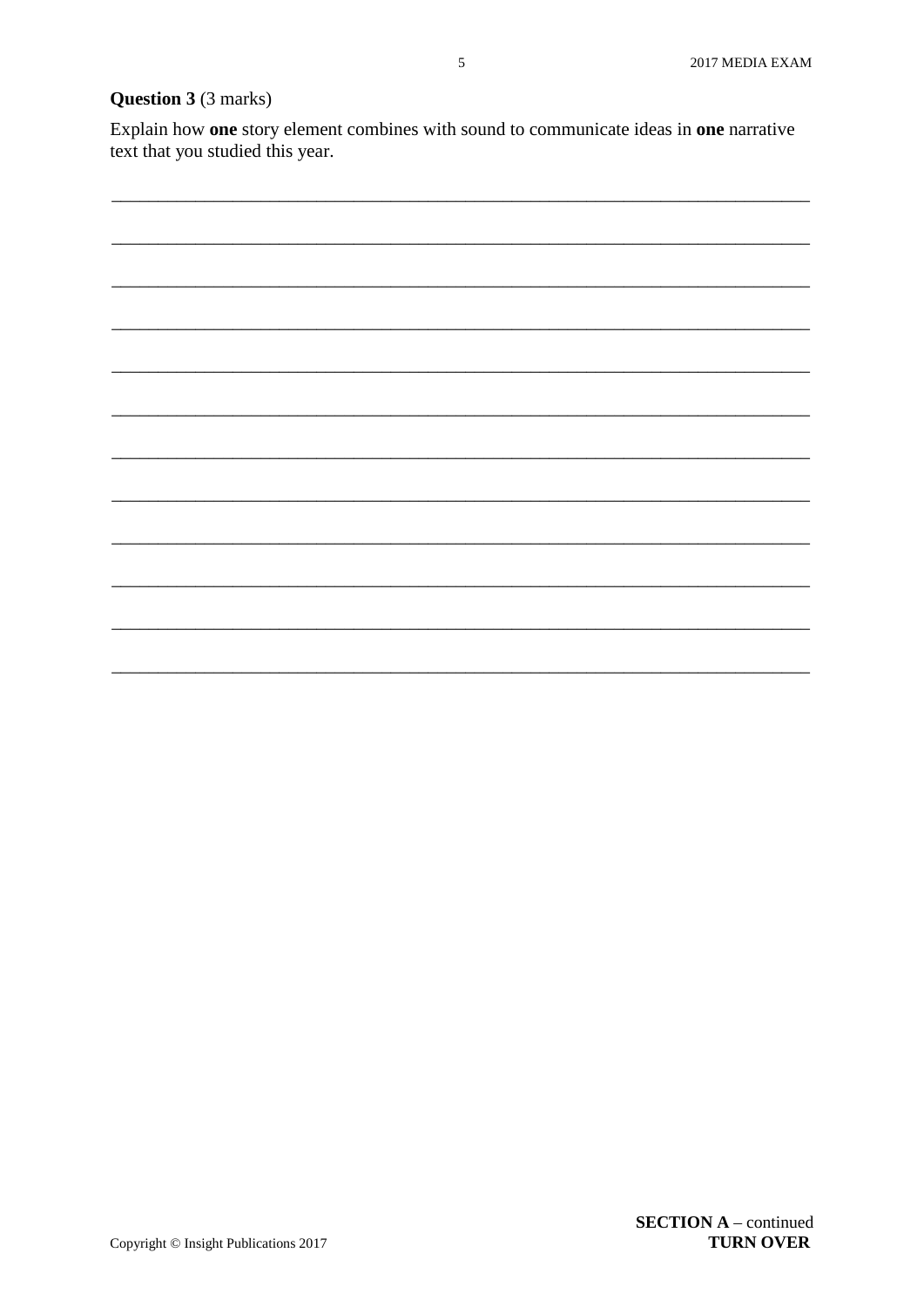#### **Question 4** (10 marks)

Analyse how the relationship between characters in two narrative texts that you studied this year contributes to the development and/or the resolution of the narrative.

Refer to a range of production and/or story elements in your response.

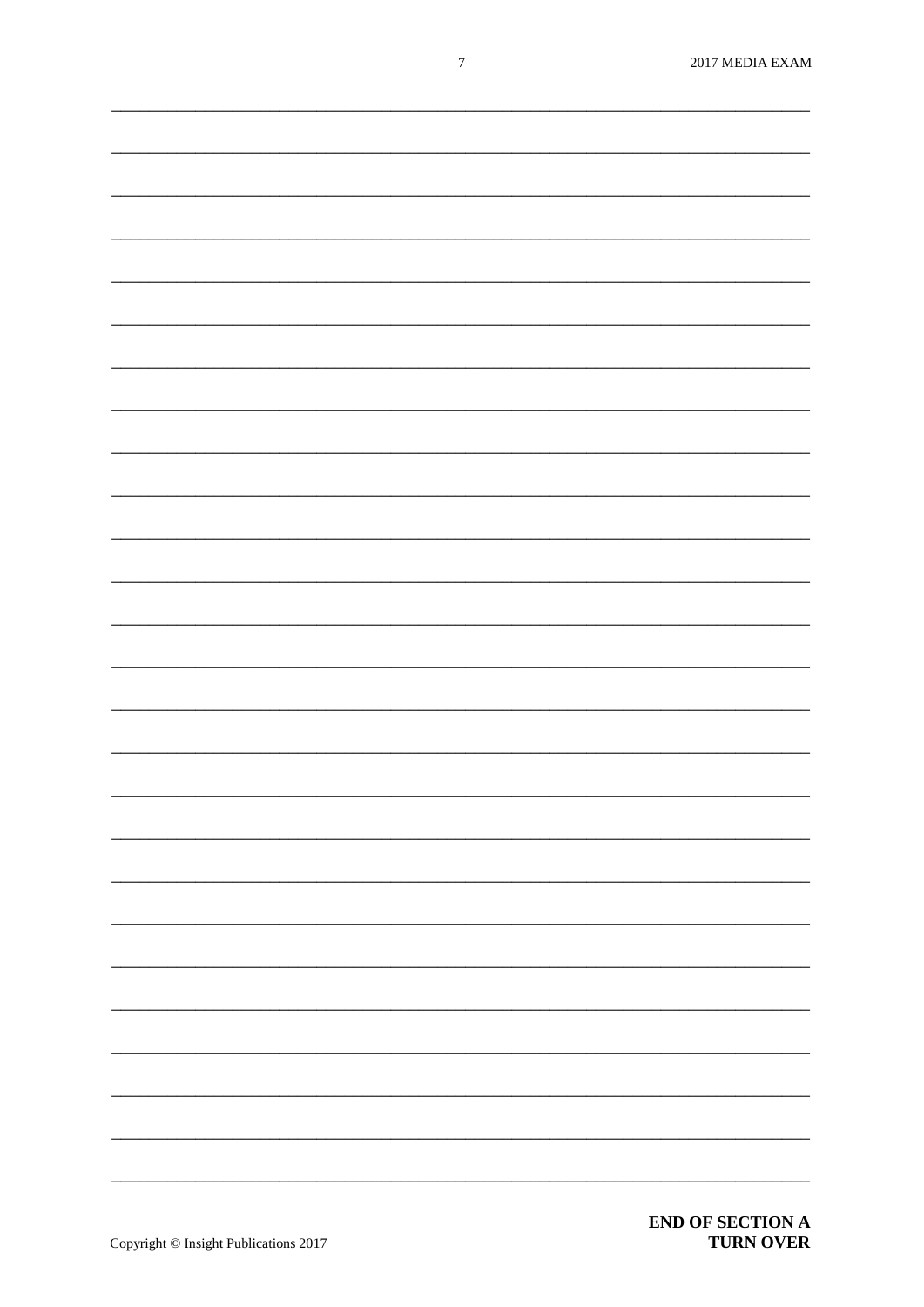## **SECTION B - Media texts and society's values**

## **Instructions for Section B**

Answer all questions in the spaces provided.

Name the texts that you studied for media texts and society's values this year.

**Question 1** (2 marks)

Describe one dominant or emerging value in one text that you studied this year.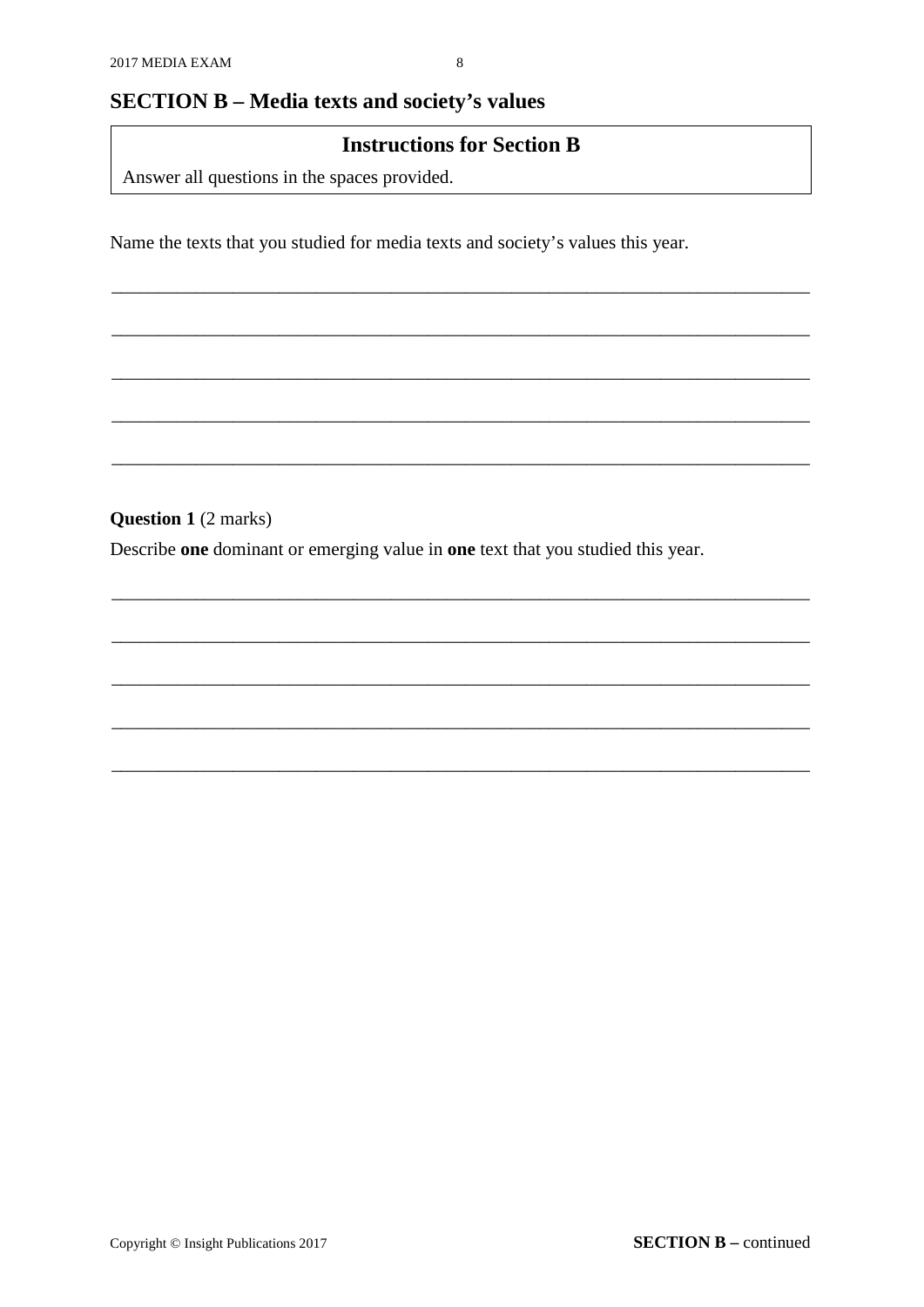### **Question 2** (4 marks)

Explain how the value you described in Question 1 is reflected in the construction of a representation in one text that you studied this year.

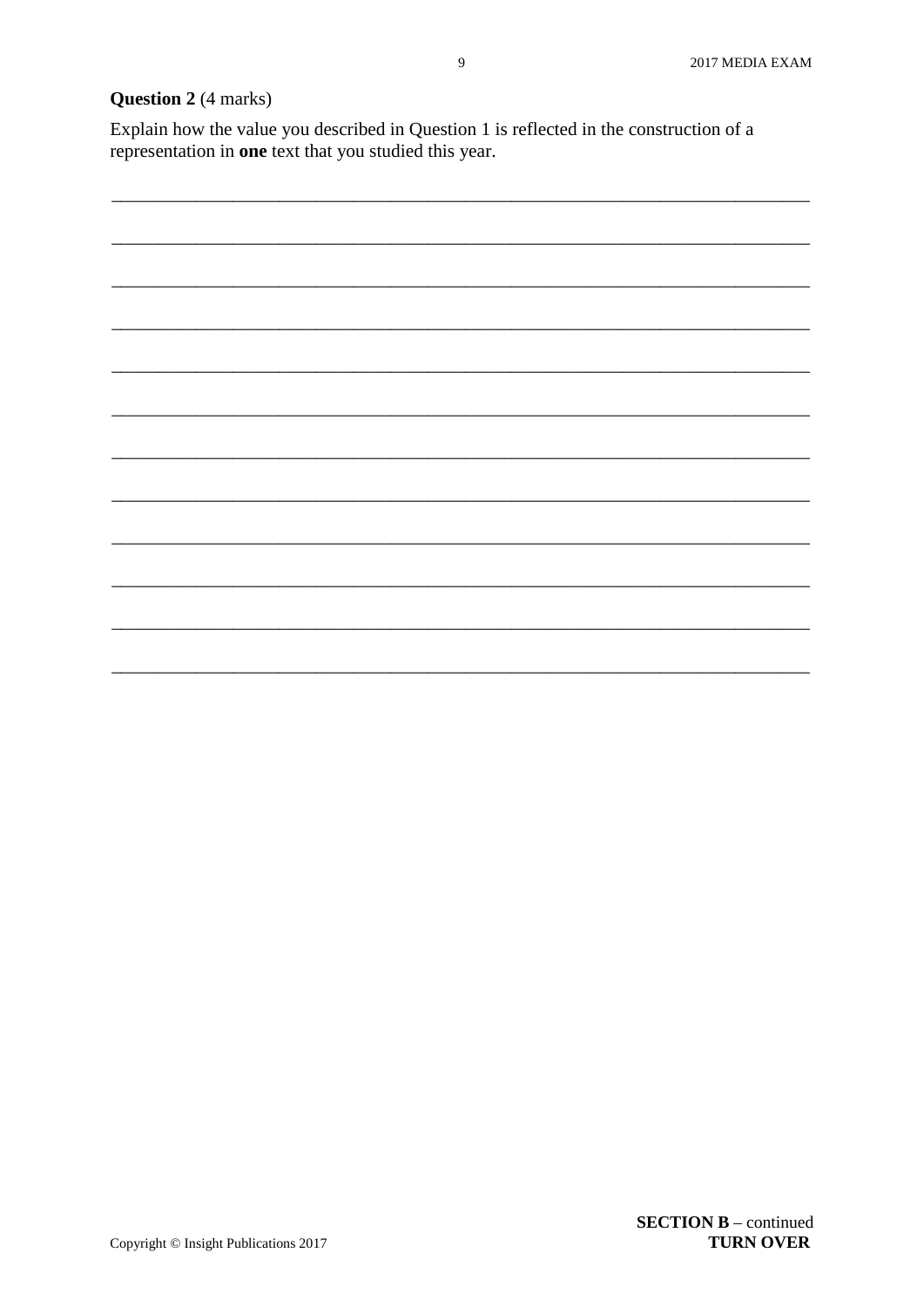Analyse the relationship between a social issue or discourse and how **another** media text that you studied this year reflects society's values.

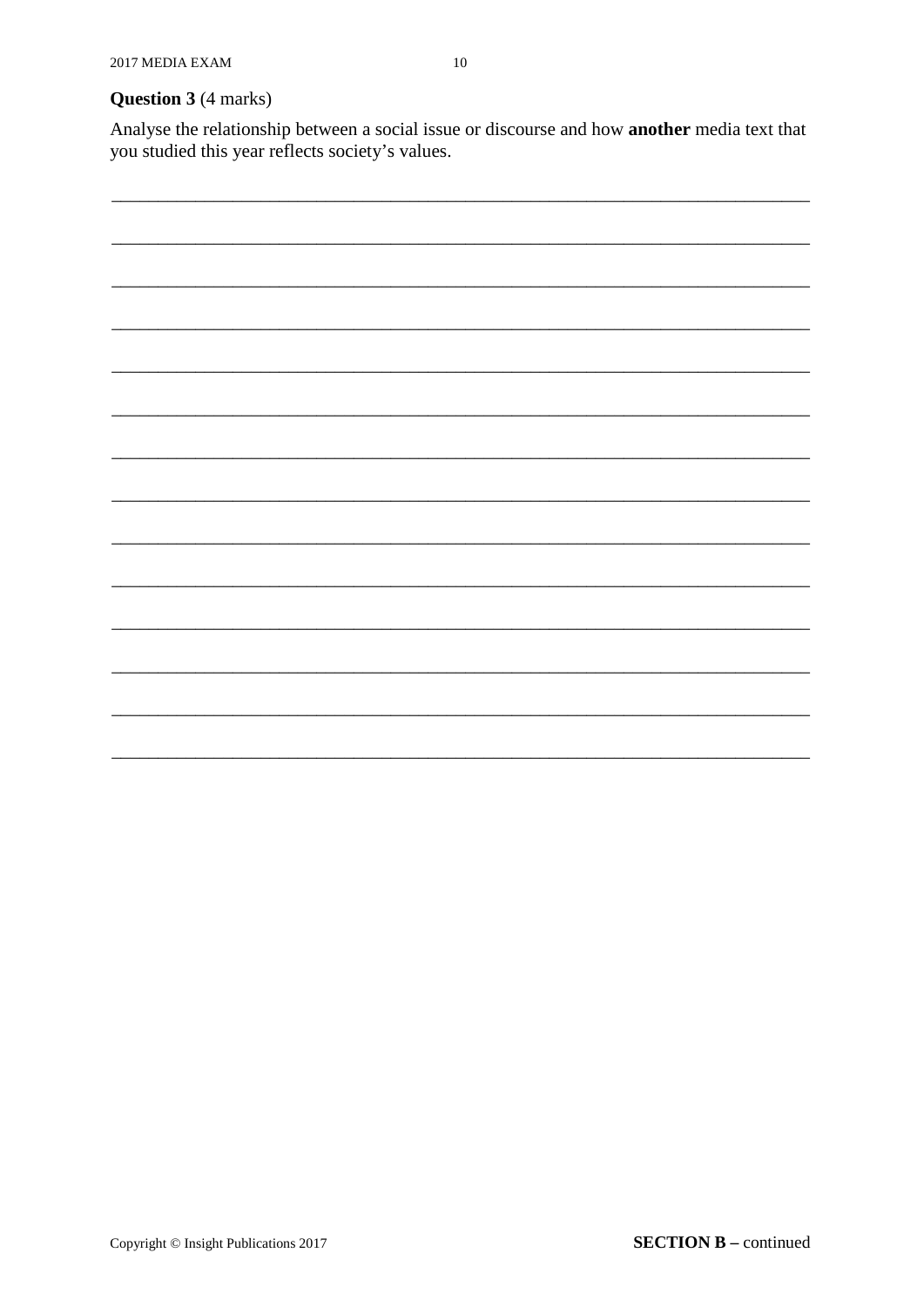#### **Ouestion 4** (10 marks)

Society's values shape the construction and reading of texts. These values are in a state of constant evolution, and tension always exists between dominant, oppositional and emerging values.

Discuss the relationship between dominant, oppositional and/or emerging values in one or more media texts you studied this year. You must refer to the following:

- how a social issue or a discourse has evolved over time
- how society's values are distributed through media texts
- the construction of representations in media texts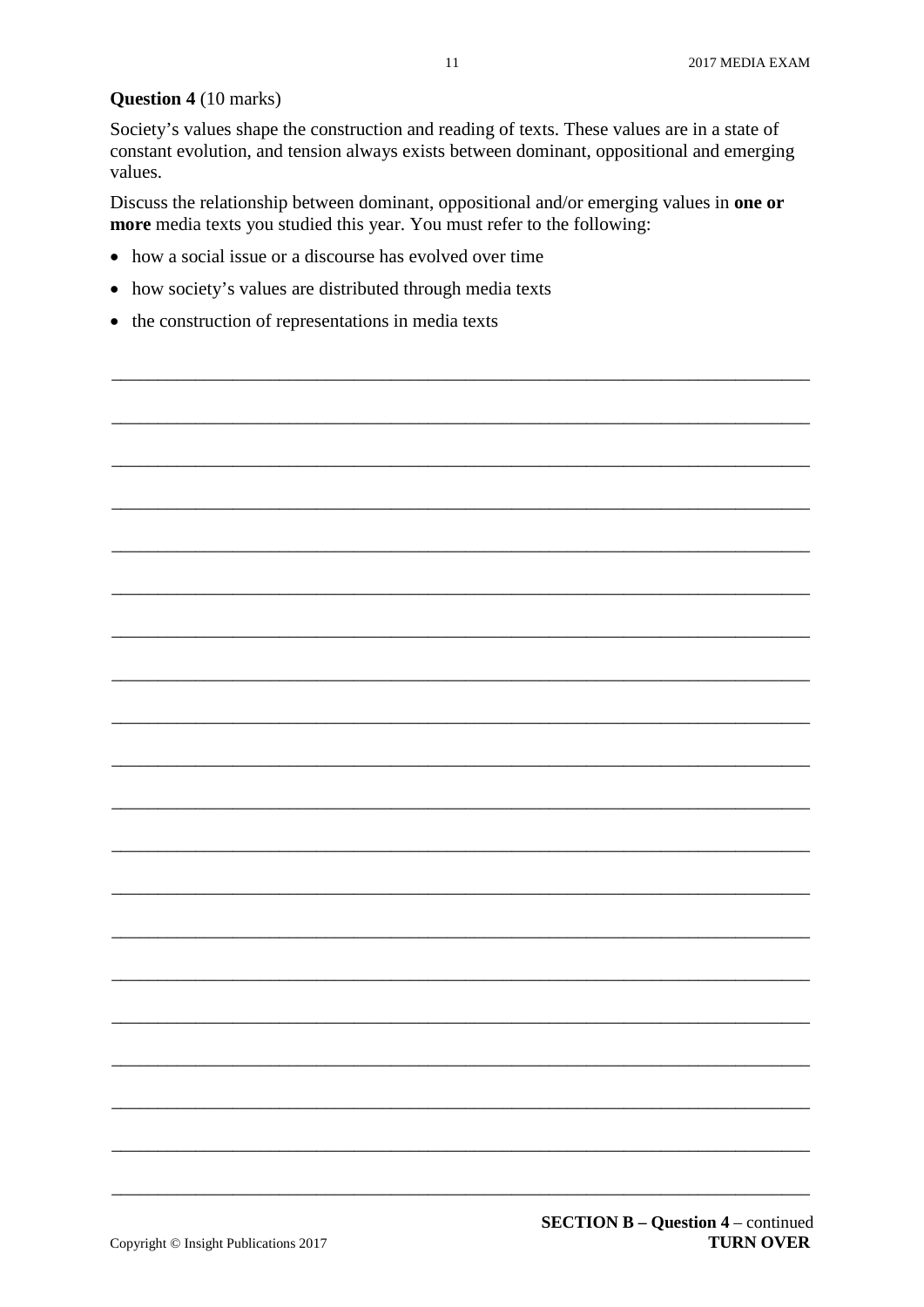| 2017 MEDIA EXAM | $12\,$ |
|-----------------|--------|
|                 |        |
|                 |        |
|                 |        |
|                 |        |
|                 |        |
|                 |        |
|                 |        |
|                 |        |
|                 |        |
|                 |        |
|                 |        |
|                 |        |
|                 |        |
|                 |        |
|                 |        |
|                 |        |
|                 |        |
|                 |        |
|                 |        |
|                 |        |
|                 |        |
|                 |        |
|                 |        |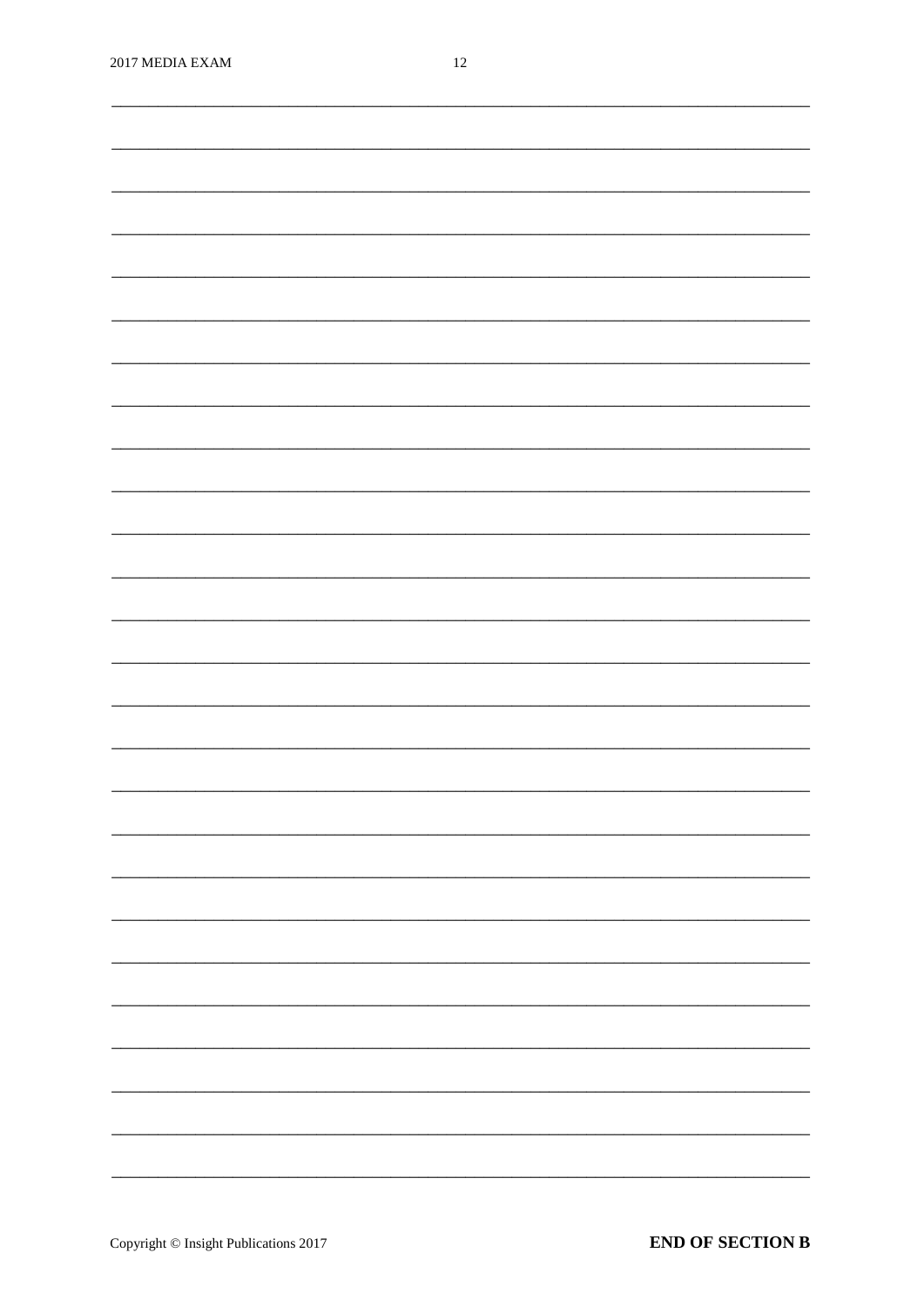## **SECTION C – Media influence**

### **Instructions for Section C**

Answer all questions in the spaces provided.

#### **Question 1** (4 marks)

Theories of media influence and communication models are underpinned by academic approaches, including the political economy model, the effects tradition and the cultural studies model.

Identify and outline **one** communication theory or model underpinned by the cultural studies model and explain its relationship to **one** theory of audience.

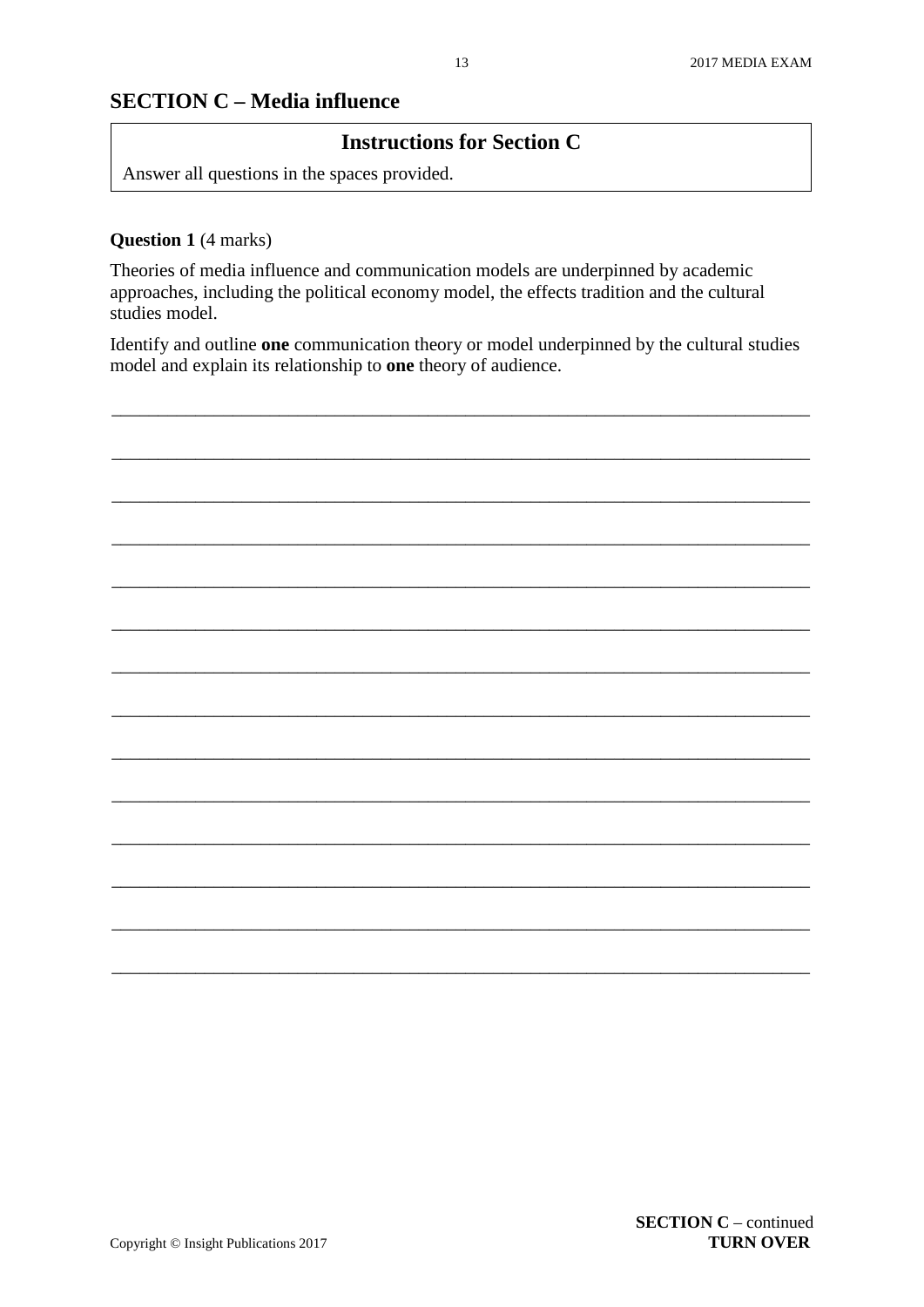#### **Question 2** (5 marks)

 $a.$ Identify one communication theory or model from the effects tradition.

1 mark

Evaluate the arguments and/or evidence used to support the communication theory or **.** model you identified in part a.

4 marks

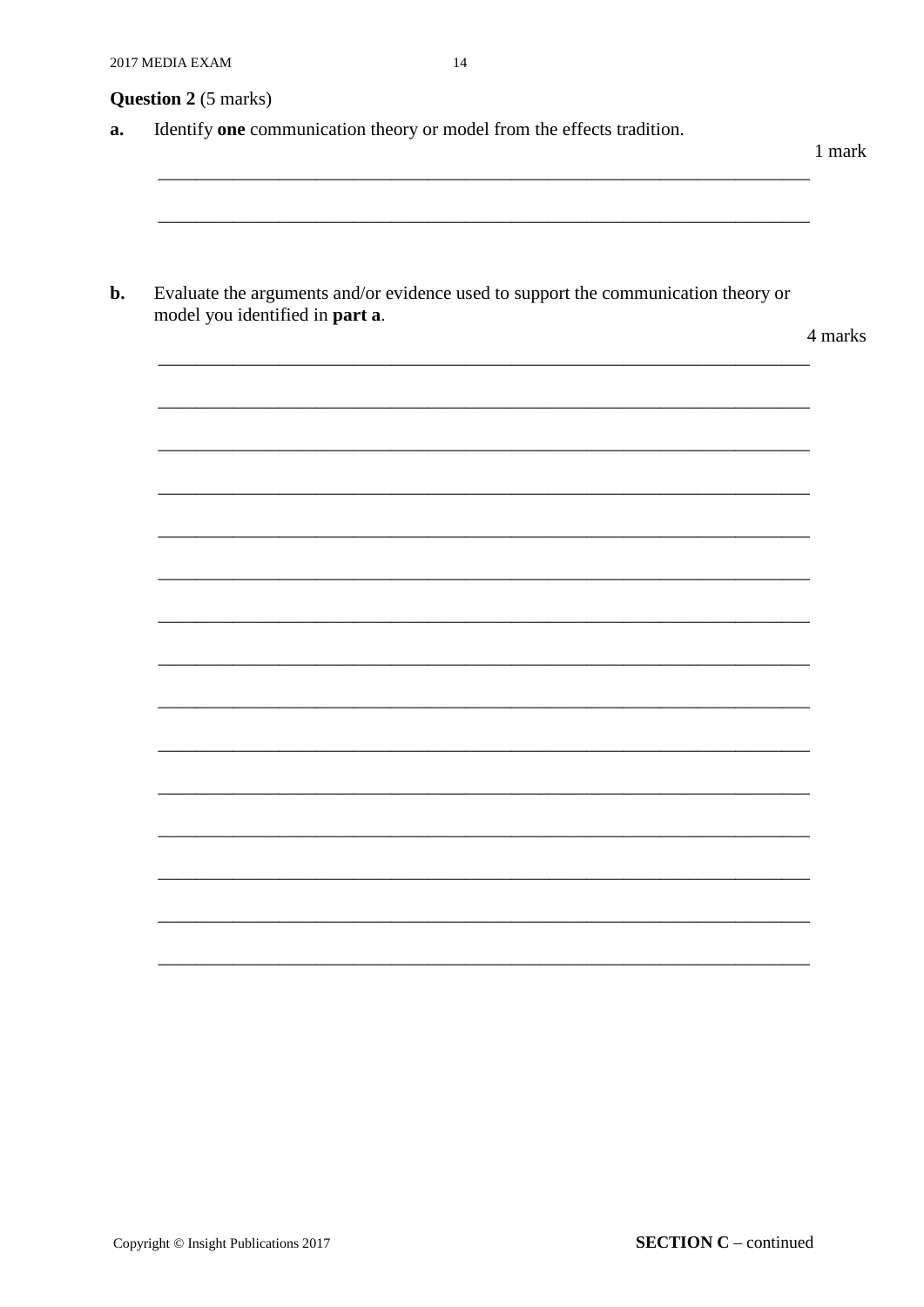## Question 3 (3 marks)

Outline one argument that has been used to support the regulation of the media. In your response, refer to any media forms or texts that you studied this year.

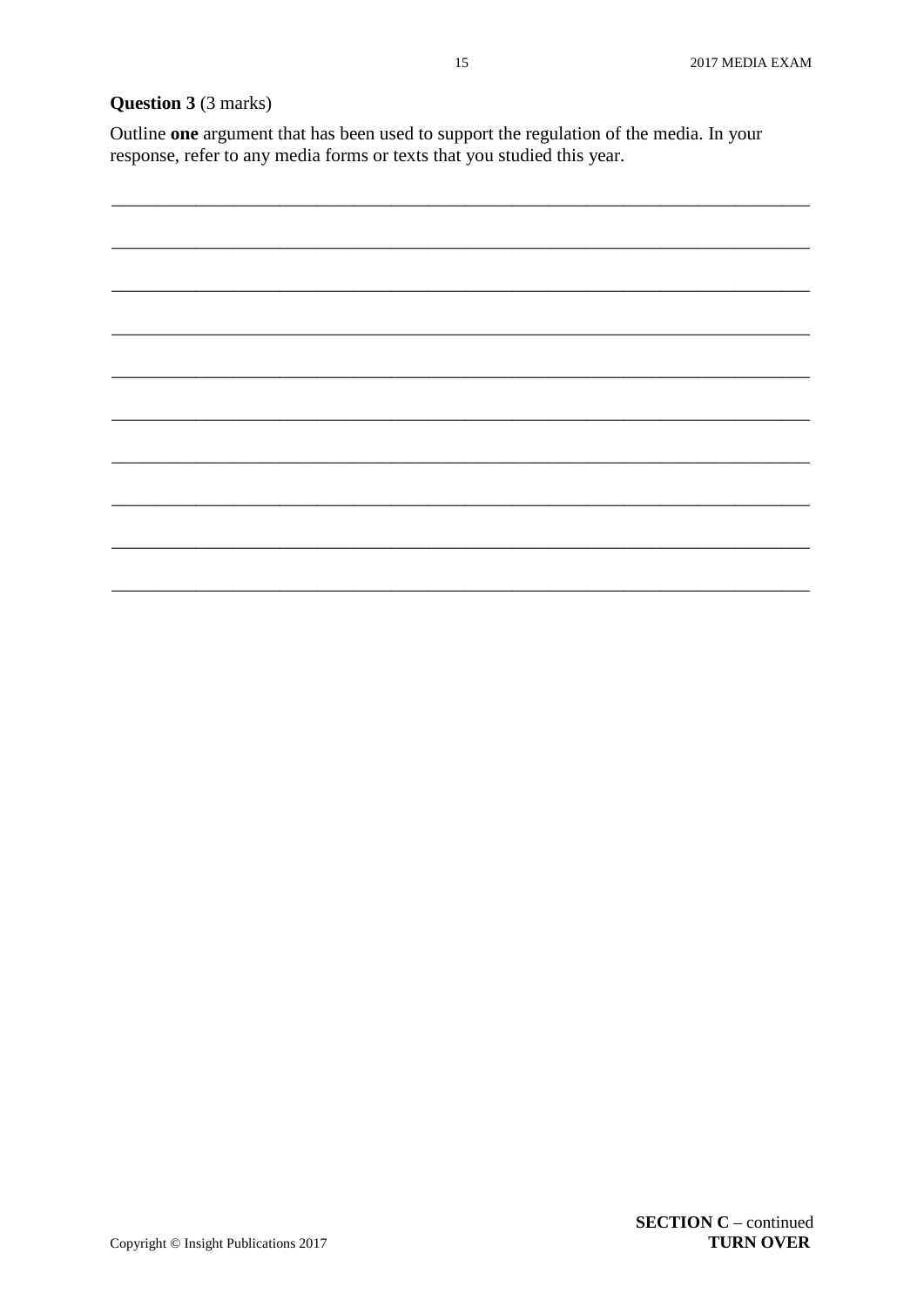Discuss one argument against media regulation, including government, industry or selfregulation, with reference to issues that may arise in attempts to control the media.

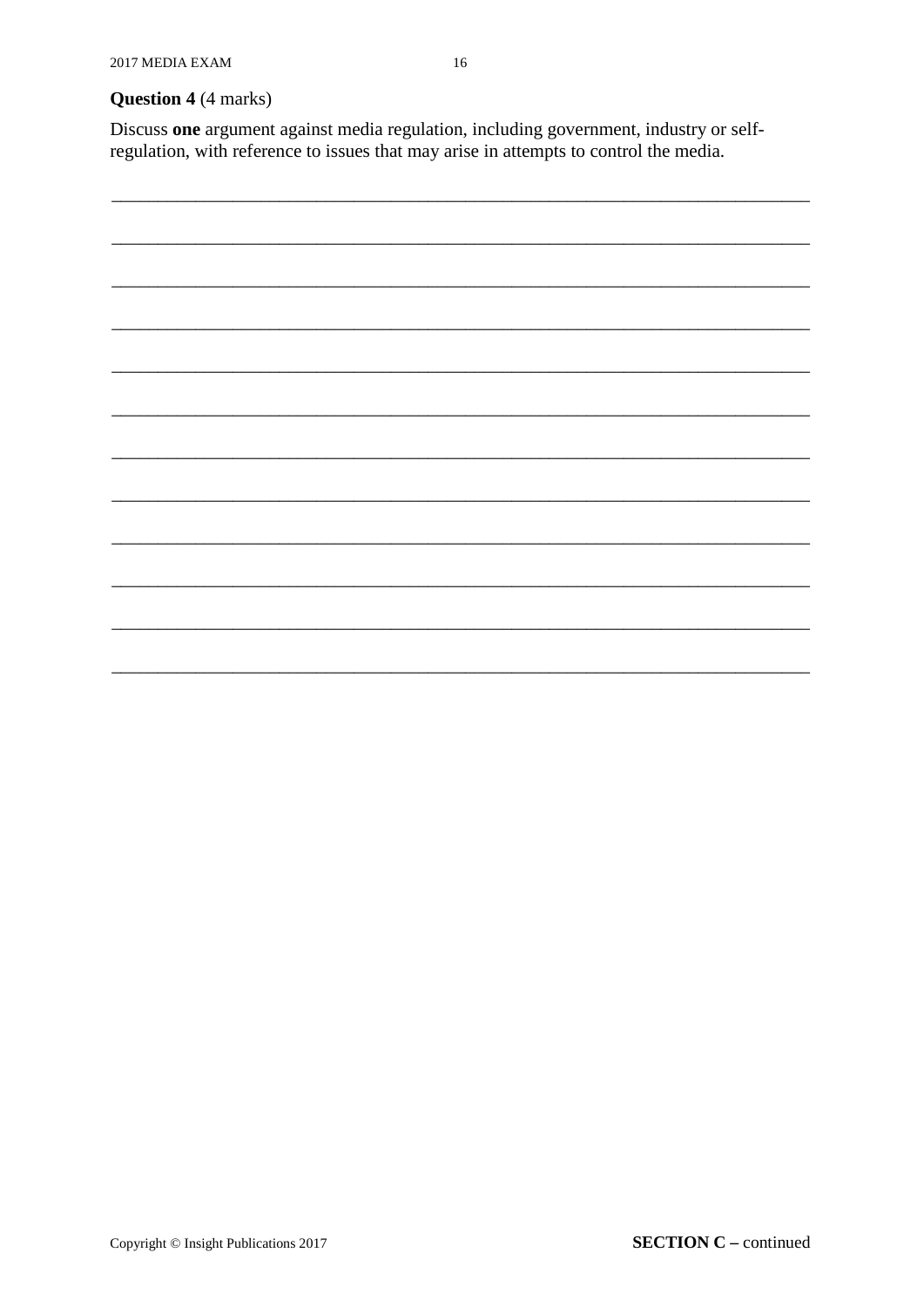#### **Question 5** (8 marks)

Analyse the strengths and weaknesses of arguments used to claim that a specific media form and/or text can influence a particular audience. In your response, you must refer to:

- two communication theories or models that define the nature and extent of media influence differently
- evidence used to substantiate arguments.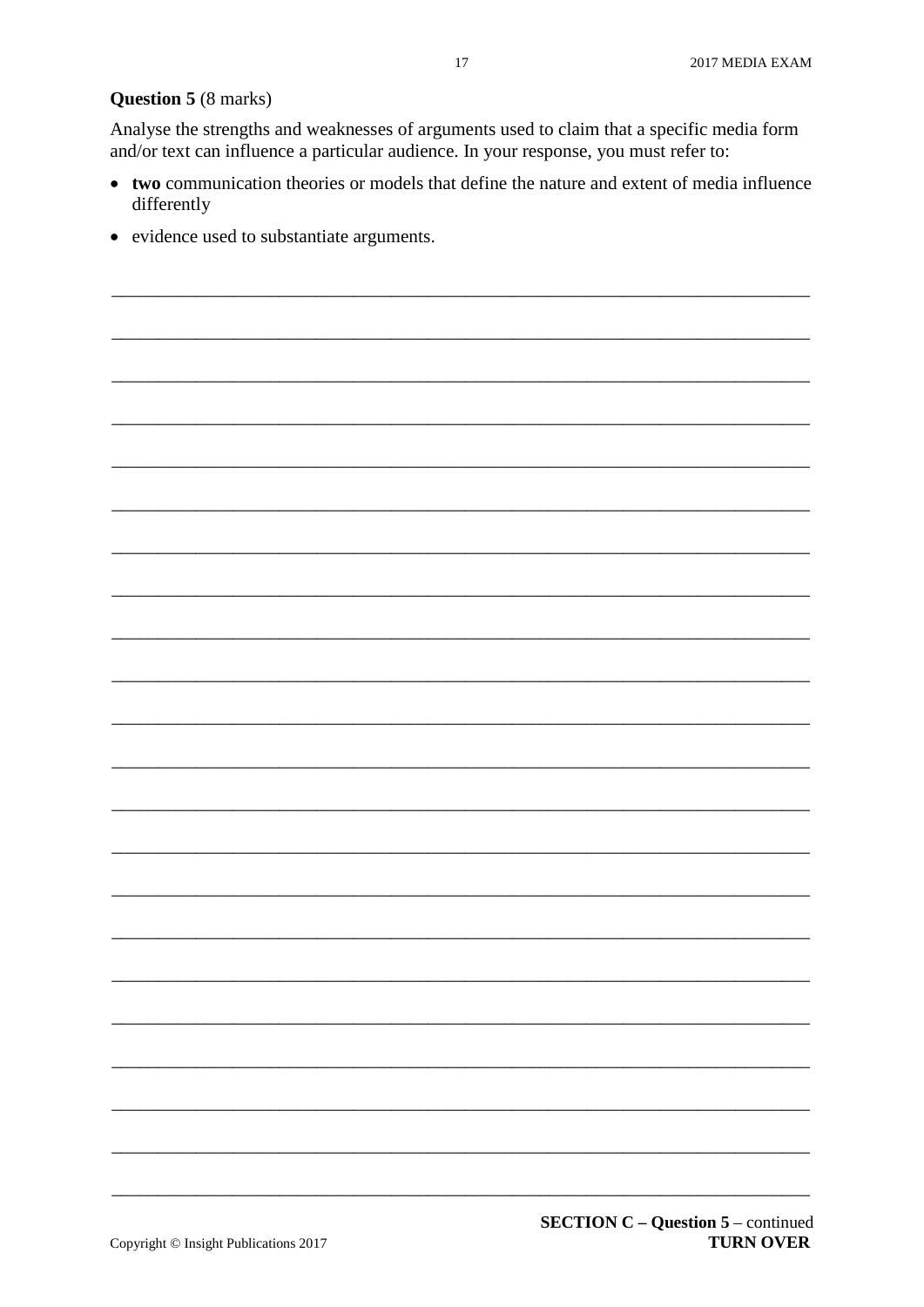| 2017 MEDIA EXAM | 18 |  |  |
|-----------------|----|--|--|
|                 |    |  |  |
|                 |    |  |  |
|                 |    |  |  |
|                 |    |  |  |
|                 |    |  |  |
|                 |    |  |  |
|                 |    |  |  |
|                 |    |  |  |
|                 |    |  |  |
|                 |    |  |  |
|                 |    |  |  |
|                 |    |  |  |

# END OF QUESTION AND ANSWER BOOKLET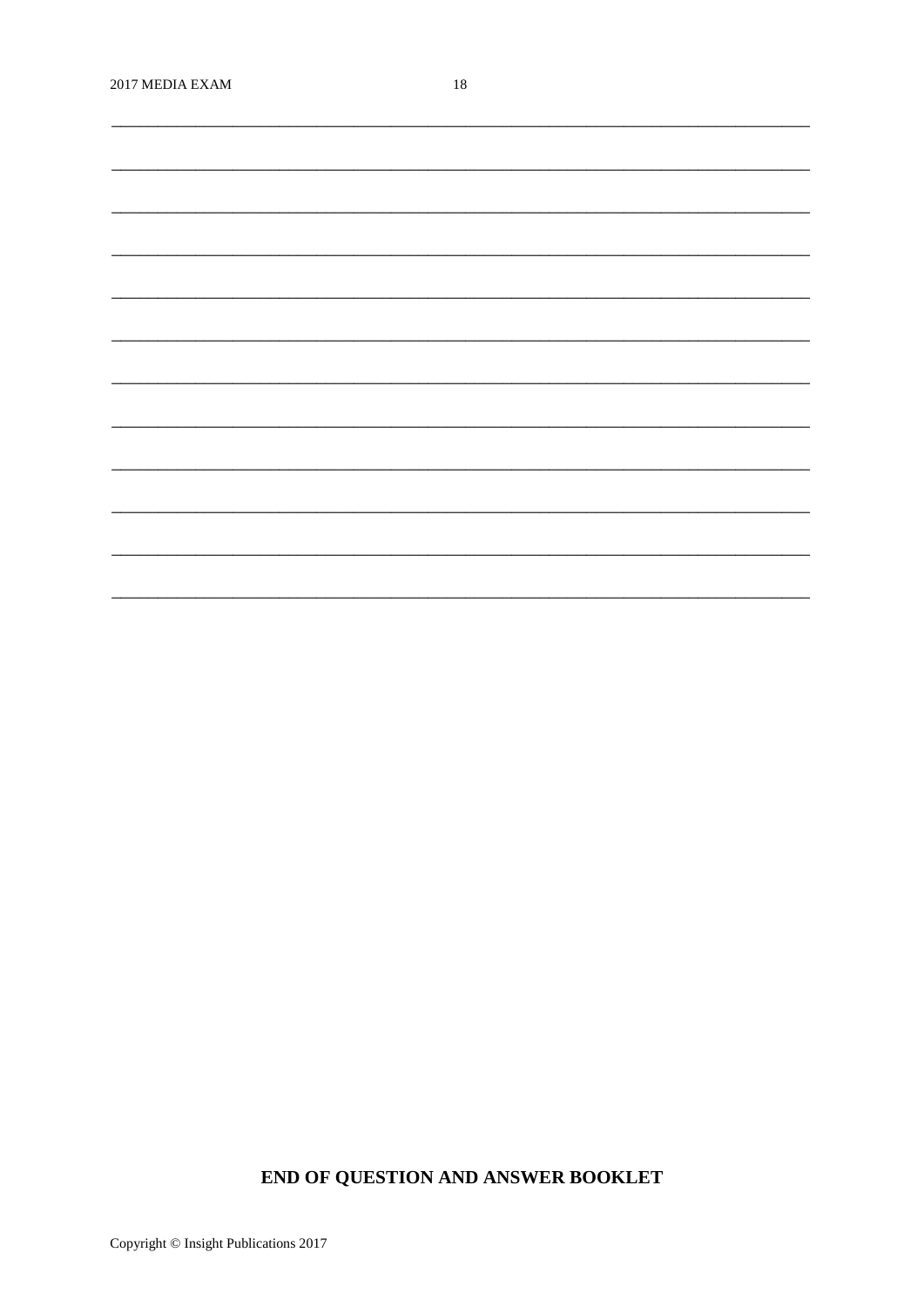# **Extra space for responses**

Clearly number all responses in this space.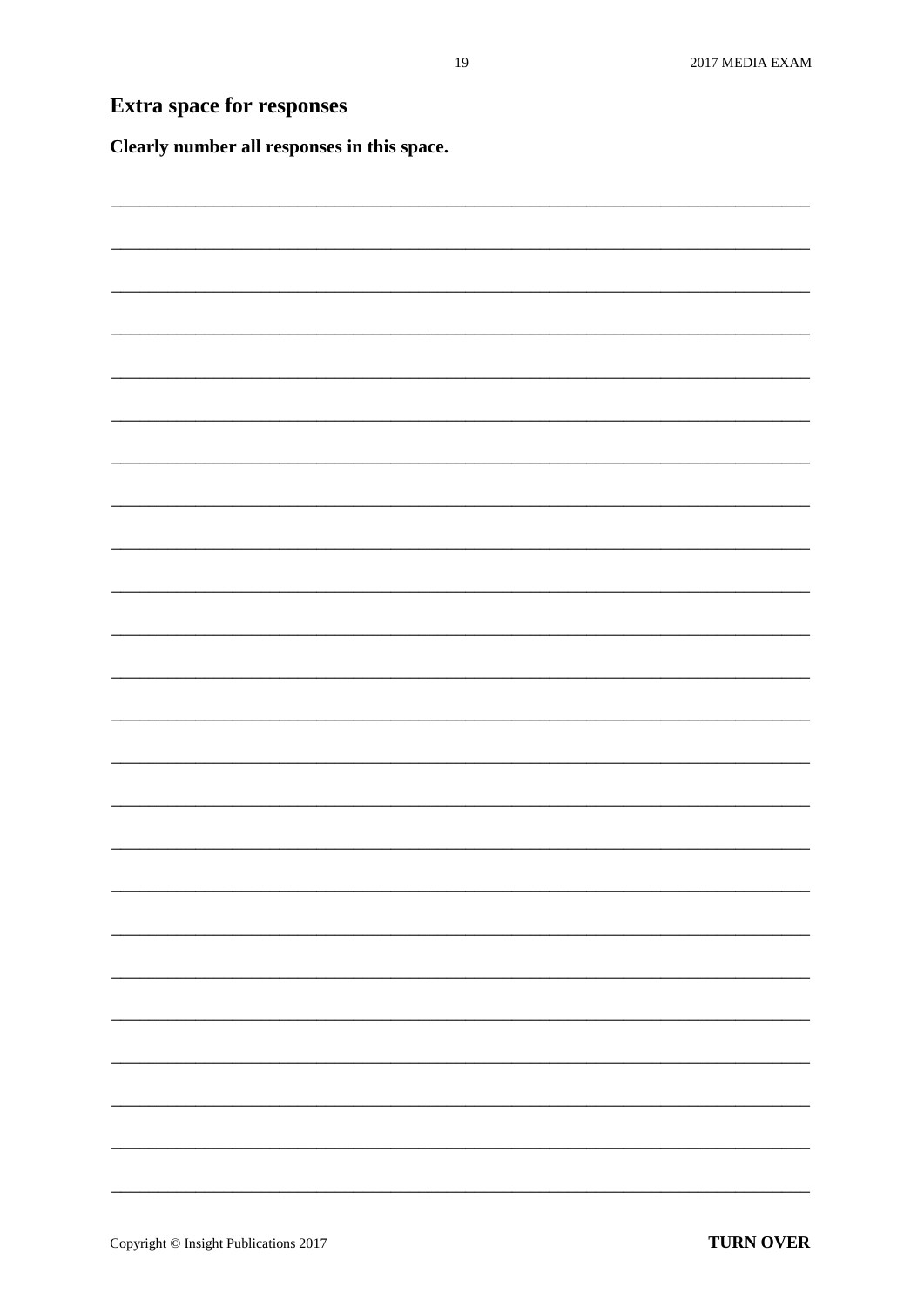| $2017$ MEDIA EAAM | $\omega$ |  |
|-------------------|----------|--|
|                   |          |  |
|                   |          |  |
|                   |          |  |
|                   |          |  |
|                   |          |  |
|                   |          |  |
|                   |          |  |
|                   |          |  |
|                   |          |  |
|                   |          |  |
|                   |          |  |
|                   |          |  |
|                   |          |  |
|                   |          |  |
|                   |          |  |
|                   |          |  |
|                   |          |  |
|                   |          |  |
|                   |          |  |
|                   |          |  |
|                   |          |  |
|                   |          |  |
|                   |          |  |
|                   |          |  |
|                   |          |  |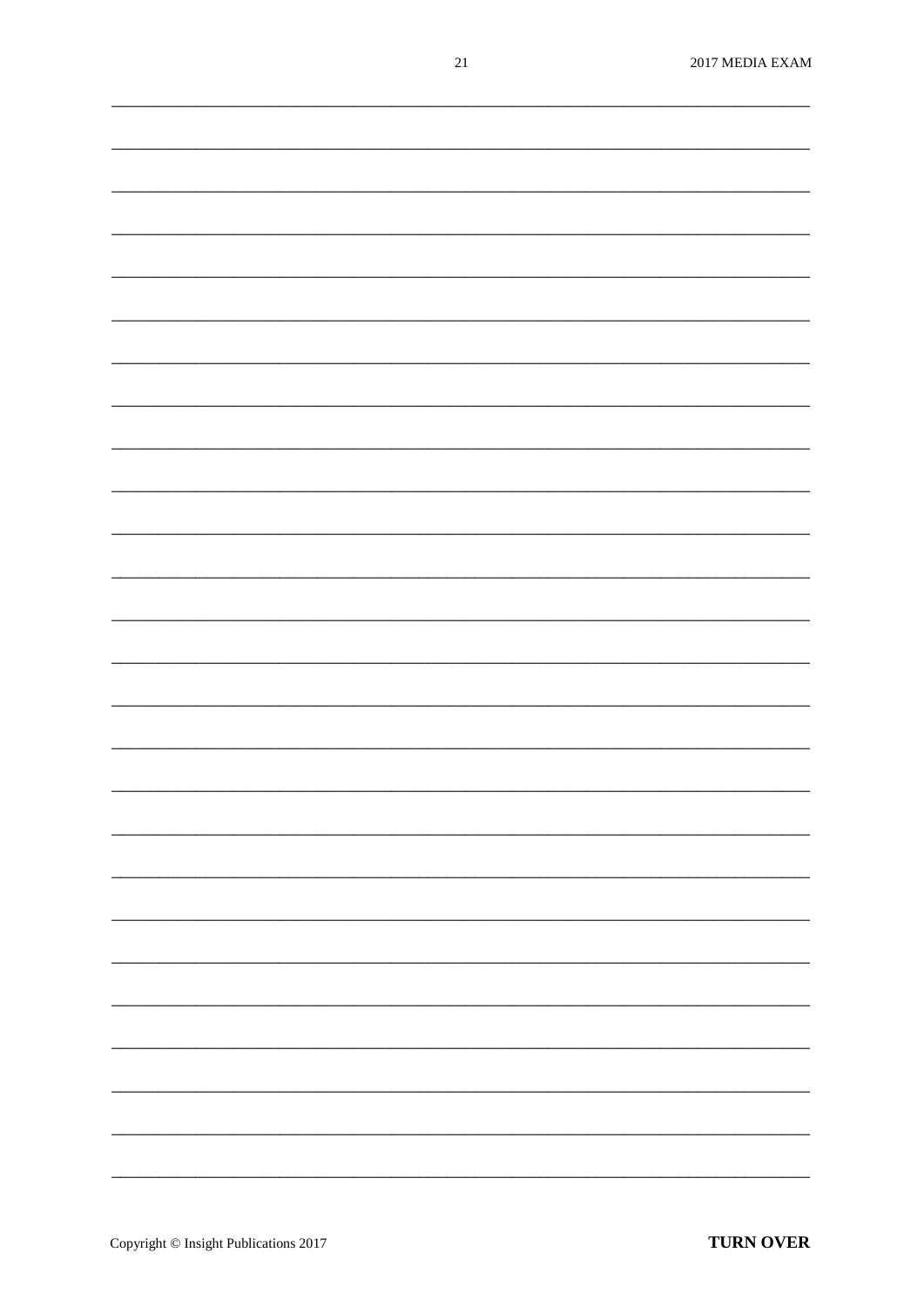|  | —  |
|--|----|
|  |    |
|  |    |
|  |    |
|  |    |
|  | L. |
|  |    |
|  |    |
|  |    |
|  |    |
|  |    |
|  |    |
|  |    |
|  |    |
|  |    |
|  |    |
|  |    |
|  |    |
|  |    |
|  |    |
|  |    |
|  |    |
|  |    |
|  |    |
|  |    |
|  |    |
|  |    |
|  |    |
|  |    |
|  |    |
|  |    |
|  |    |
|  |    |
|  |    |
|  |    |
|  |    |
|  |    |
|  |    |
|  |    |
|  |    |
|  |    |
|  |    |
|  |    |
|  |    |
|  |    |
|  |    |
|  |    |
|  |    |
|  |    |
|  |    |
|  |    |
|  |    |
|  |    |
|  |    |
|  |    |
|  |    |
|  |    |
|  |    |
|  |    |
|  |    |
|  |    |
|  |    |
|  |    |
|  |    |
|  |    |
|  |    |
|  |    |
|  |    |
|  |    |
|  |    |
|  |    |
|  |    |
|  |    |
|  |    |
|  |    |
|  |    |
|  |    |
|  |    |
|  |    |
|  |    |
|  |    |
|  |    |
|  |    |
|  |    |
|  |    |
|  |    |
|  |    |
|  |    |
|  |    |
|  |    |
|  |    |
|  |    |
|  |    |
|  |    |
|  |    |
|  |    |
|  |    |
|  |    |